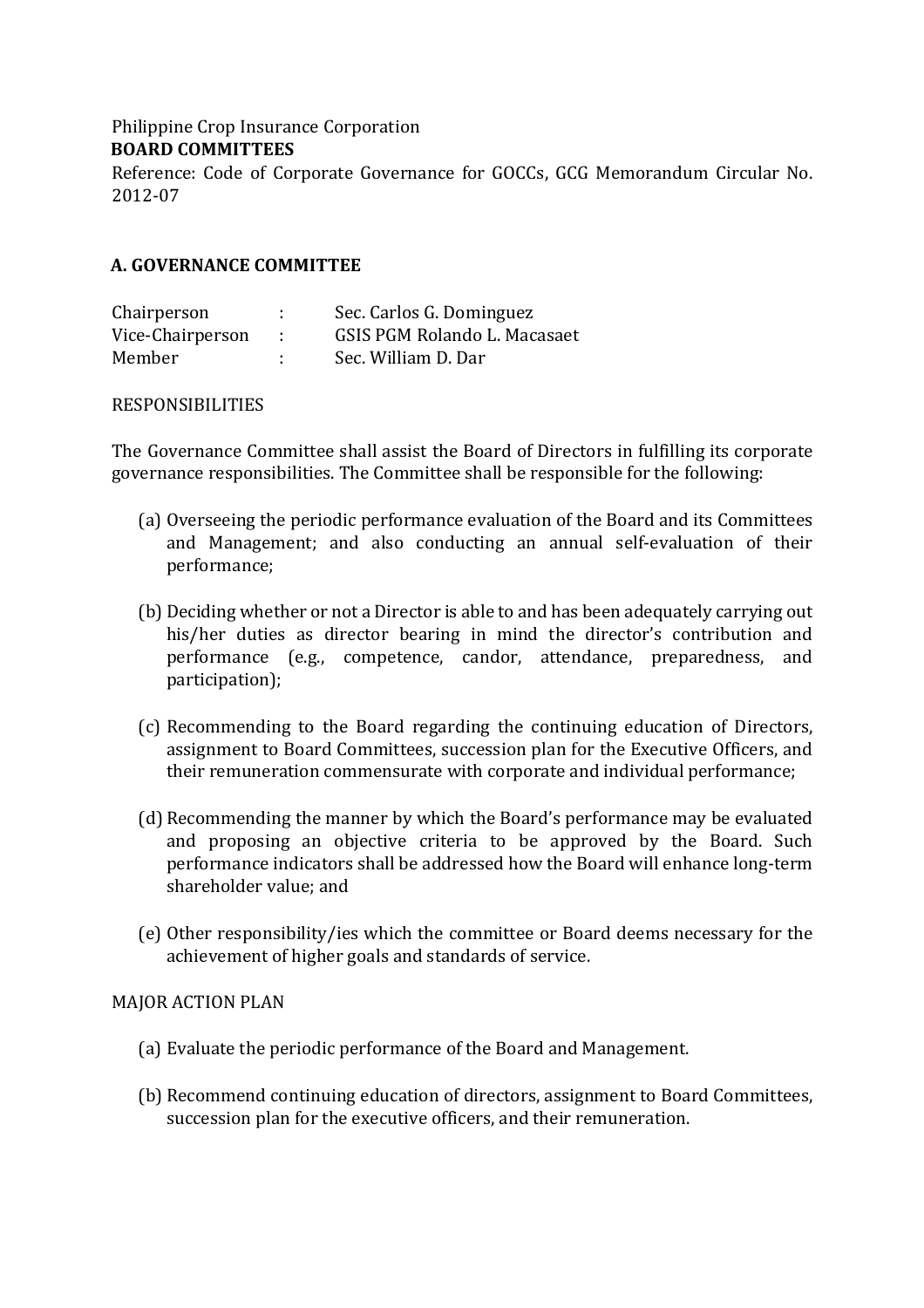# **B. AUDIT AND RISK MANAGEMENT COMMITTEE**

| Chairperson      |                | LBP Pres. Cecilia C. Borromeo |
|------------------|----------------|-------------------------------|
| Vice-Chairperson | <b>COLLECT</b> | Sec. William D. Dar           |
| Member           |                | GSIS PGM Rolando L. Macasaet  |

#### RESPONSIBILITIES

The Committee shall be responsible for the following:

- (a) Overseeing, monitoring and evaluating the adequacy and effectiveness of the PCIC's internal control system, engage and provide oversight of the PCIC's internal and external auditors, and coordinate with the Commission on Audit (COA);
- (b) Reviewing and approving audit scope and frequency, the annual internal audit plan, quarterly, semi-annual, and annual financial statements before submission to the Board, focusing on changes in accounting policies and practices, major judgmental areas, significant adjustments resulting from the audit, pending concerns and assumptions, compliance with accounting standards, and compliance with tax, legal, regulatory and COA requirements;
- (c) Receiving and reviewing reports of internal and external auditors and regulatory agencies, and ensuring that Management is taking appropriate corrective actions, in a timely manner in addressing control and compliance functions with regulatory agencies;
- (d) Ensuring that internal auditors have free and full access to all the PCIC's records, properties and personnel relevant to and required by its function and that the internal audit activity shall be free from interference in determining its scope, performing its work and communicating its results;
- (e) Developing a transparent financial management system that will ensure the integrity of internal control activities throughout the PCIC through a procedures and policies handbook that will be used by the entire organization;
- $(f)$  Performing oversight risk management functions specifically in the areas of managing credit, market, liquidity, operational, legal, reputational and other risk of the PCIC, and crisis management, which shall include receiving from Senior Management periodic information on risk exposures and risk management activities;
- (g) Developing the Risk Management Policy of the PCIC, ensuring compliance with the same and ensure that the risk management process and compliance are embedded